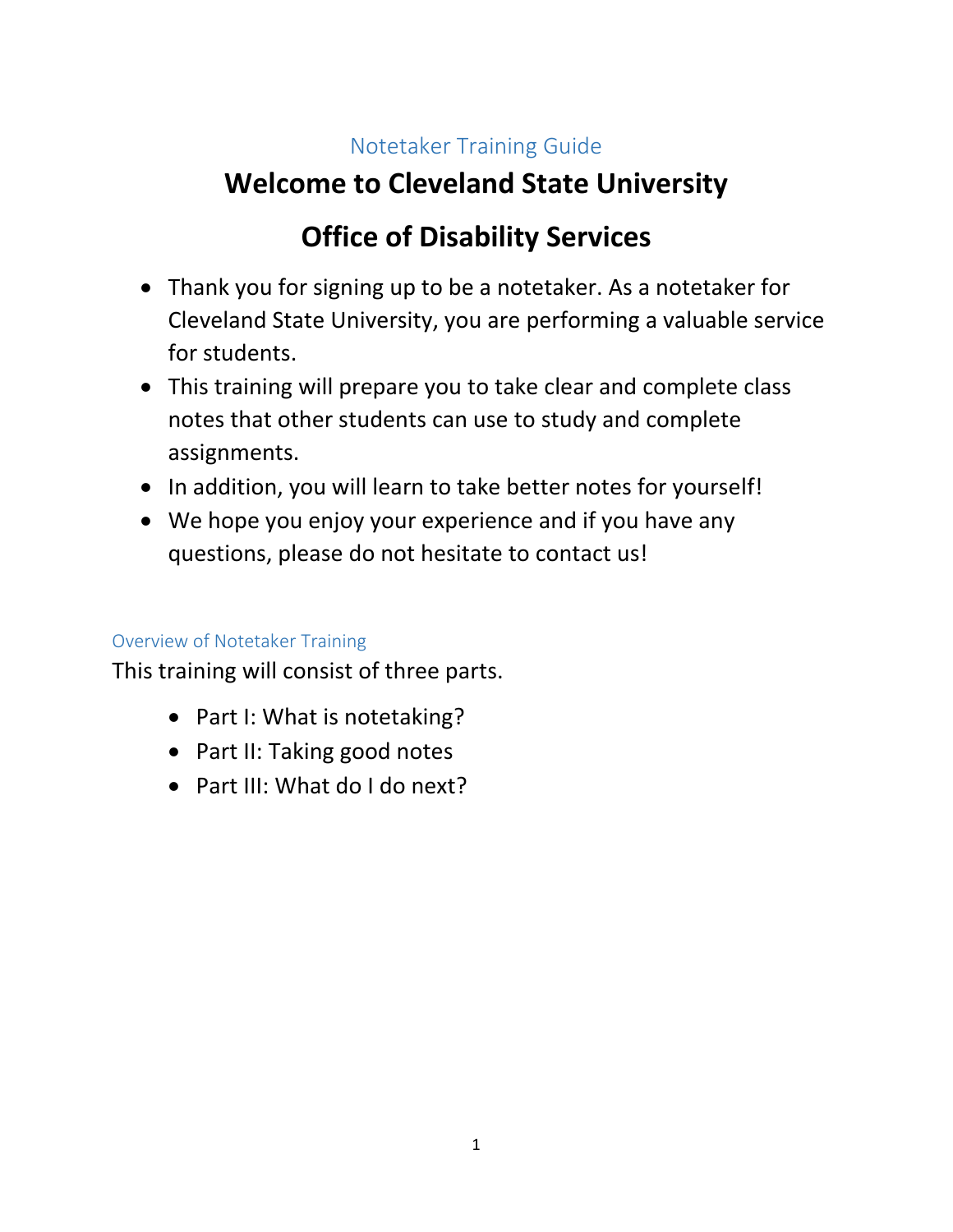#### Part I: What is Notetaking?

There are laws that require schools to provide notetaking for students with disabilities.

- American with Disabilities Act (ADA) 1990
	- [www.ada.gov](http://www.ada.gov/)
- ADA Amendment Act 2008
	- [www.ada.gov](http://www.ada.gov/)
- Section 504 of the Rehabilitation Act of 1973
	- <http://ww2.ed.gov/polocy/rights/guid/ocr/disability.html>

This allows for students to have equal access to instruction during and after class.

Notetaking is creating a written record of the main points and supporting details of a class including:

- Lectures
- Class discussion
- Demonstration, such as labs
- Videos or films shown in class
- Guest speaker
- When taking notes, should you write word for word? No!
	- $\triangleright$  Even the best notes are not word- for-word record of everything an instructor and others say
- What should notes include?
	- $\triangleright$  Notes should always include all learning points and other important information, such as assignments, class announcements, and test dates.

Even if the teacher says something that you must include it in the notes.

- This means including things like:
	- $\triangleright$  Major topics or themes
	- $\triangleright$  Basic concepts
	- $\triangleright$  New or difficult vocabulary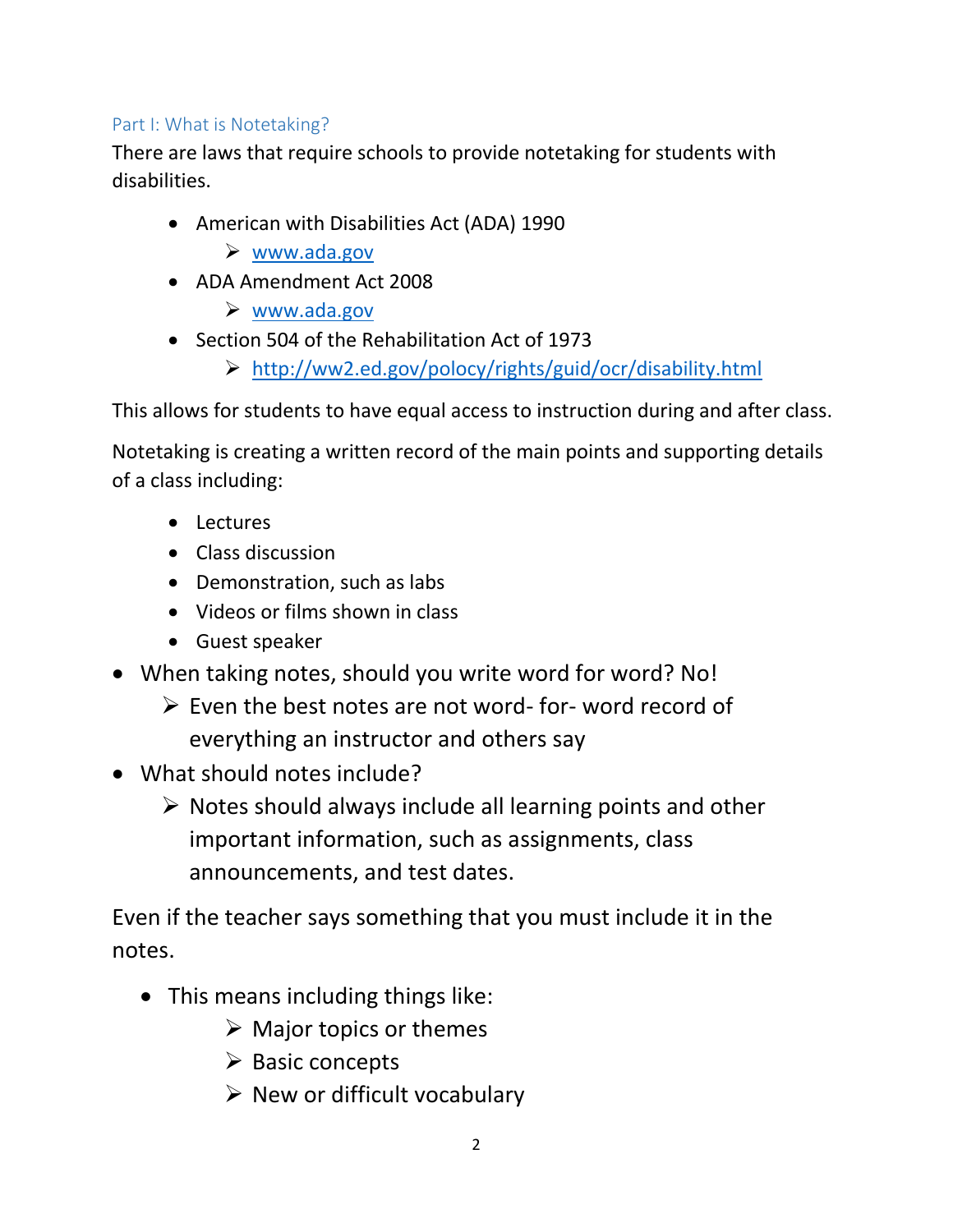- $\triangleright$  Assignments
- $\triangleright$  Class announcements
- $\triangleright$  Test, quiz, and projects due dates.
- Notetakers are hired on semester basis.
- Persons providing notetaking services must be:
	- $\triangleright$  Reliable
	- $\triangleright$  Responsible
	- $\triangleright$  Prompt
	- $\triangleright$  Trustworthy/ethical
	- Good listener
	- $\triangleright$  Motivated/good attitude
- Responsible and reliable
	- $\triangleright$  Excellent class attendance
	- $\triangleright$  Secure a backup plan for notes in case of emergency
	- $\triangleright$  Have good short term memory
	- $\triangleright$  Generally good student
- Prompt
	- $\triangleright$  Arrive to class on time
	- $\triangleright$  Supply notes within 24 hours
- Trustworthy/ethical
	- $\triangleright$  Practice confidentiality and respect the student's right to privacy
	- $\triangleright$  When faced with a dilemma, utilize good decision making skills such as consulting with the students, instructor, or the Office of Disability Services.
- Good listener
	- $\triangleright$  Pay attention to what is being said, not just hearing but understanding
	- $\triangleright$  A good listener thinks, processes, and analyzes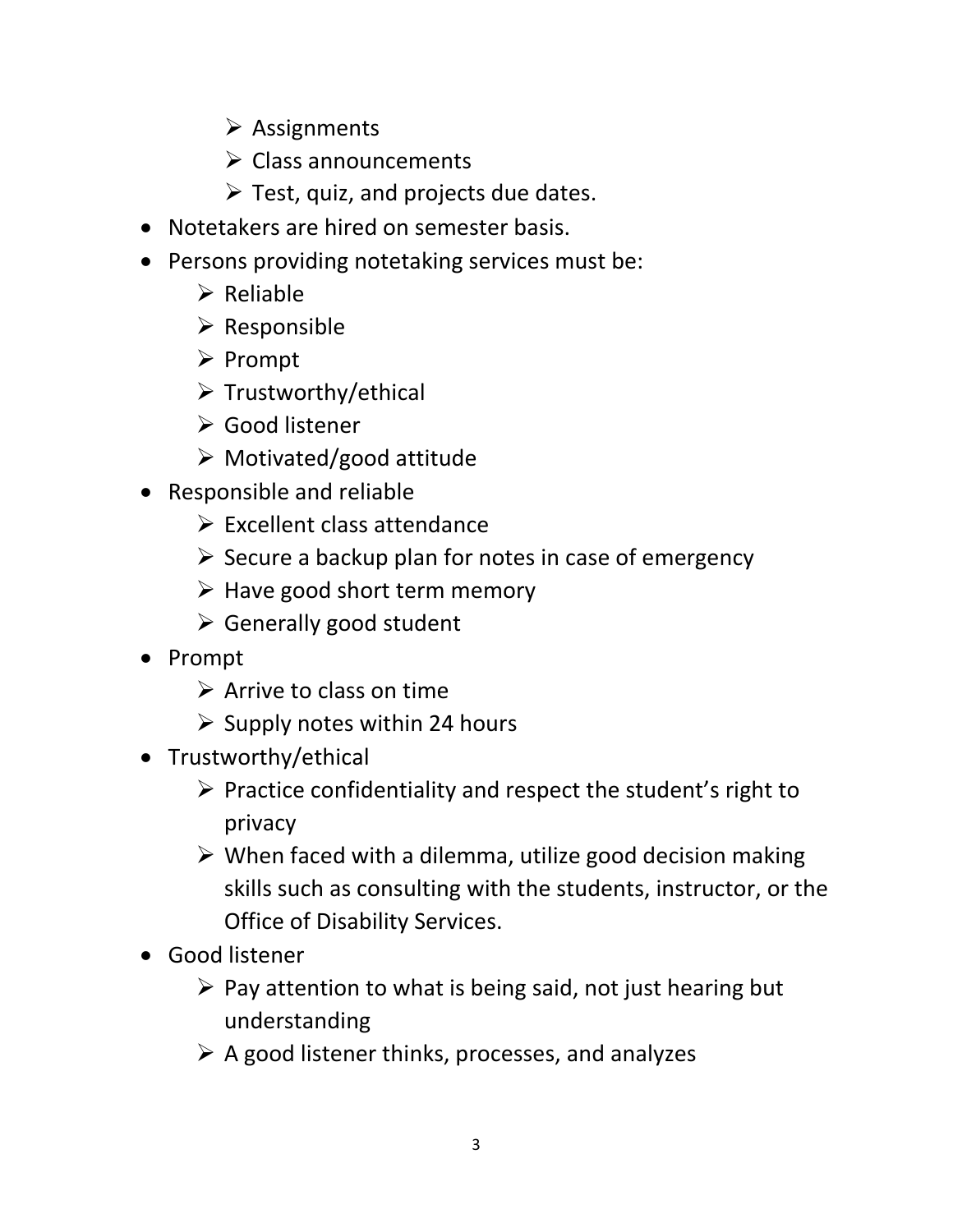- $\triangleright$  A good listener will hear instructor's cues during lectures, followed by key information
- Motivated/good attitude
	- $\triangleright$  Exhibit a professional manner
	- $\triangleright$  Be positive, friendly, and approachable
	- $\triangleright$  Practice common courtesy
- Notetaker's role
	- $\triangleright$  Neat legible penmanship
	- $\triangleright$  Arrange for substitute notetaker when needed
	- $\triangleright$  Check spelling of unfamiliar terms and names in notes
	- $\triangleright$  Allow the teacher to review the notes
	- $\triangleright$  Seek feedback from Disability Services
	- $\triangleright$  Contact disability services if having problems
	- $\triangleright$  Maintain confidentiality
- Not notetaker's role
	- $\triangleright$  Ask questions on behalf of the student
	- $\triangleright$  Review the homework completed by the student
	- $\triangleright$  Tutor the student
	- $\triangleright$  Act as an interpreter or intermediary for the student
	- $\triangleright$  Act as a personal assistant for the student.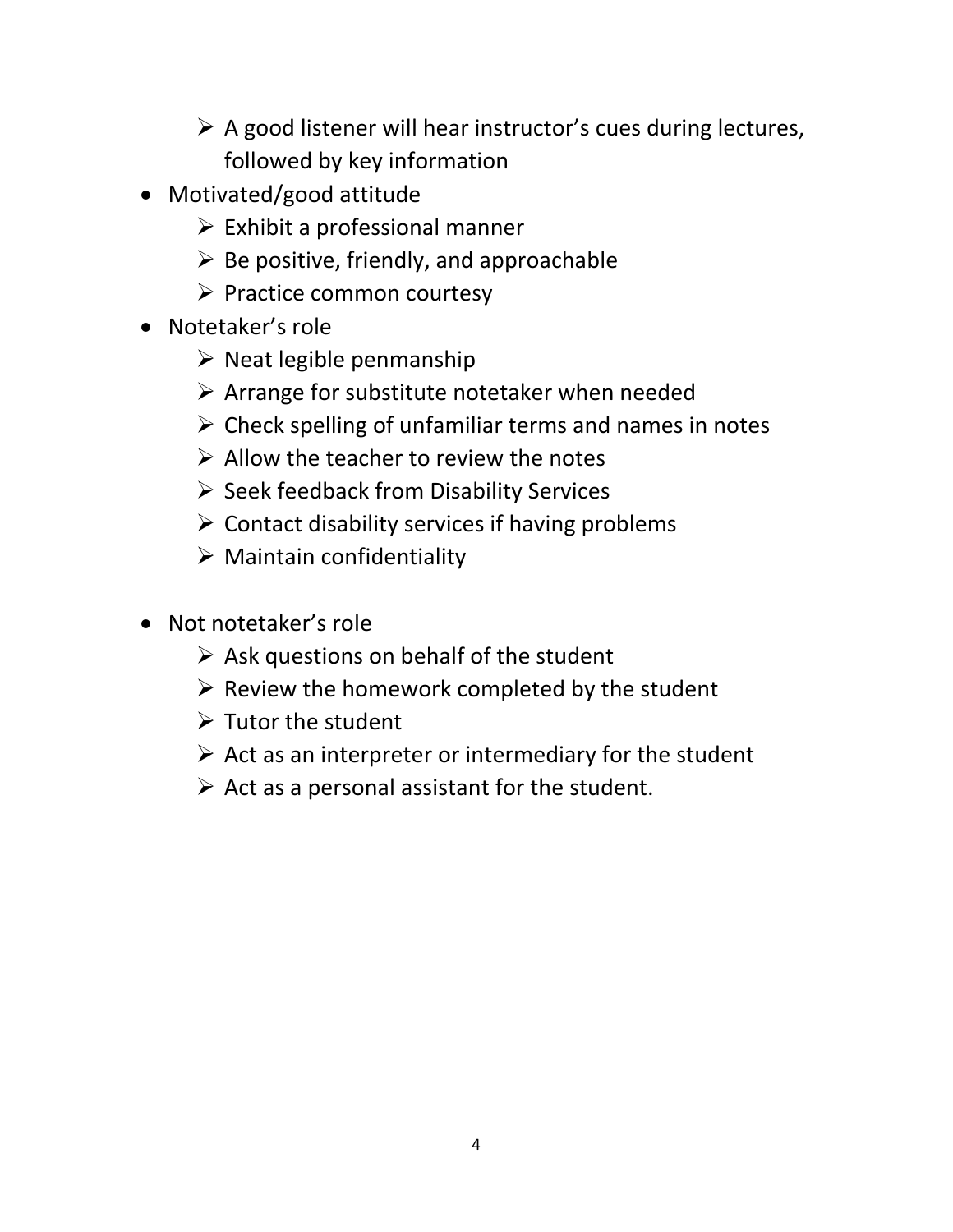### Part II: Taking good notes

- Think about the last time you may have borrowed notes from a classmate. Did you find that…?
	- $\triangleright$  The handwriting was too sloppy or too light?
	- $\triangleright$  The page was crowded?
	- $\triangleright$  Names and words were spelled wrong?
	- $\triangleright$  There wasn't enough information to understand what the class was about?
	- $\triangleright$  You couldn't tell what was and wasn't important?
	- $\triangleright$  You didn't understand the abbreviations and symbols?
	- $\triangleright$  There was doodling and inappropriate items on the page?
	- $\triangleright$  It was generally hard to read?
- Now reflect on your notes. How well do you…
	- $\triangleright$  Check and correct spelling?
	- $\triangleright$  Date and number each page?
	- $\triangleright$  Indicate important information?
	- $\triangleright$  Write legibly?
	- $\triangleright$  Skip lines between topics and ideas?
	- $\triangleright$  Summarize ideas?
- It is important to remember that there are two aspects of taking notes. They include:
	- $\triangleright$  Understanding the information that is being taught
	- $\triangleright$  Recording the information in a clear and useful form.
- Often, instructors will provide cues during their lectures that allows you to know important information and key points. These cues include:
	- $\triangleright$  Writes on chalkboard
	- $\triangleright$  Repeat information
	- $\triangleright$  Speaks more slowly
	- $\triangleright$  Gives a definition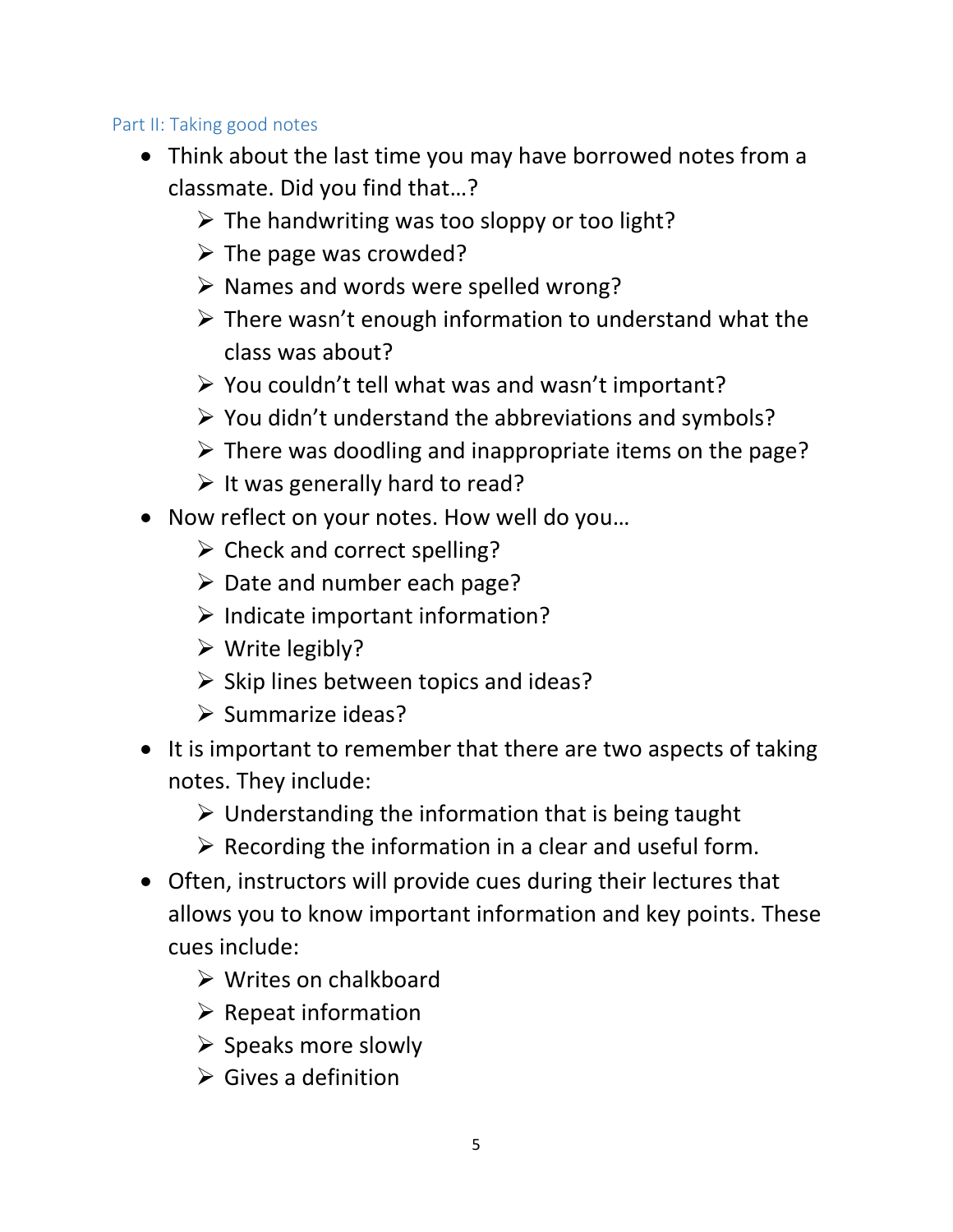- $\triangleright$  List a number of points/steps
- $\triangleright$  Refers to specific text pages
- $\triangleright$  Explains why and how things happen
- $\triangleright$  Describe a sequence
- $\triangleright$  Refers to information as attest item
- $\triangleright$  Changes tone of voices
- $\triangleright$  Uses body language
- $\triangleright$  Uses visual aids.
- A good note taker also identifies what an instructor says that should be included in the notes. Phrases that can clue you in of important upcoming information include:
	- $\triangleright$  "Now this is important..."
	- "Remember that…"
	- "The basic concept is…"
	- "You'll need to remember this…"
	- $\triangleright$  "This will be on the test..."
	- $\triangleright$  "First you must understand that..."
	- $\triangleright$  "There are two main reasons why..."
	- "For example…"
	- $\triangleright$  "In addition..."
	- "However…"
	- $\triangleright$  "In contrast..."
	- $\triangleright$  "In summary or in conclusion..."
- There are some tips to be aware of when taking notes:
	- $\triangleright$  Headings
		- Every page should have a heading that includes:
			- $\checkmark$  Class name or number
			- $\checkmark$  Date and time
			- $\checkmark$  Page number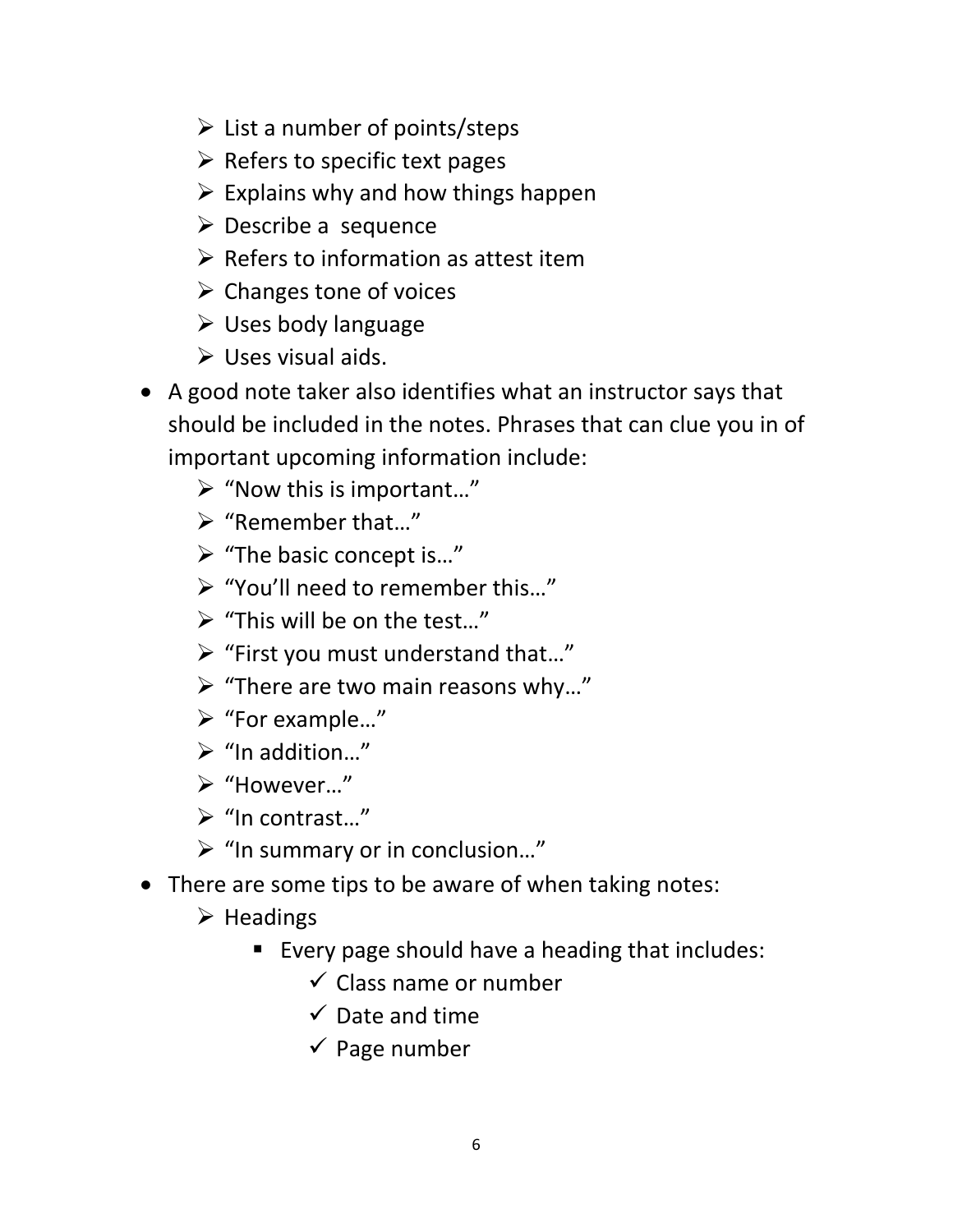- $\triangleright$  Margins
	- Leave 1 to 2 inches on all sides of page to keep notes from looking crowded and to give the student room to add his or her own notes later
- $\triangleright$  Skip lines between ideas
	- Don't crowd a lot onto one page. "White space" on a page makes the notes easier to read and let students write their own comments
	- When a page is packed with writing, it is hard to see what is important.
- Tips for note taking (continued)
	- $\triangleright$  Indicate activity
		- **Try to reflect activities other than lectures such as:** 
			- $\checkmark$  Demonstrations
			- $\checkmark$  Videos or other media
- Indicate speakers
	- $\triangleright$  Note if a comment in the notes came from someone besides the teacher.
- Abbreviations
	- $\triangleright$  If you'll need to write the same name or term many times, use an abbreviation, being sure to say what is and use it consistently
- There are many different ways to format your notes.
- Examples are paragraph format, outline format, two column format, and three column format.
- It is important that you find a format that works well for you.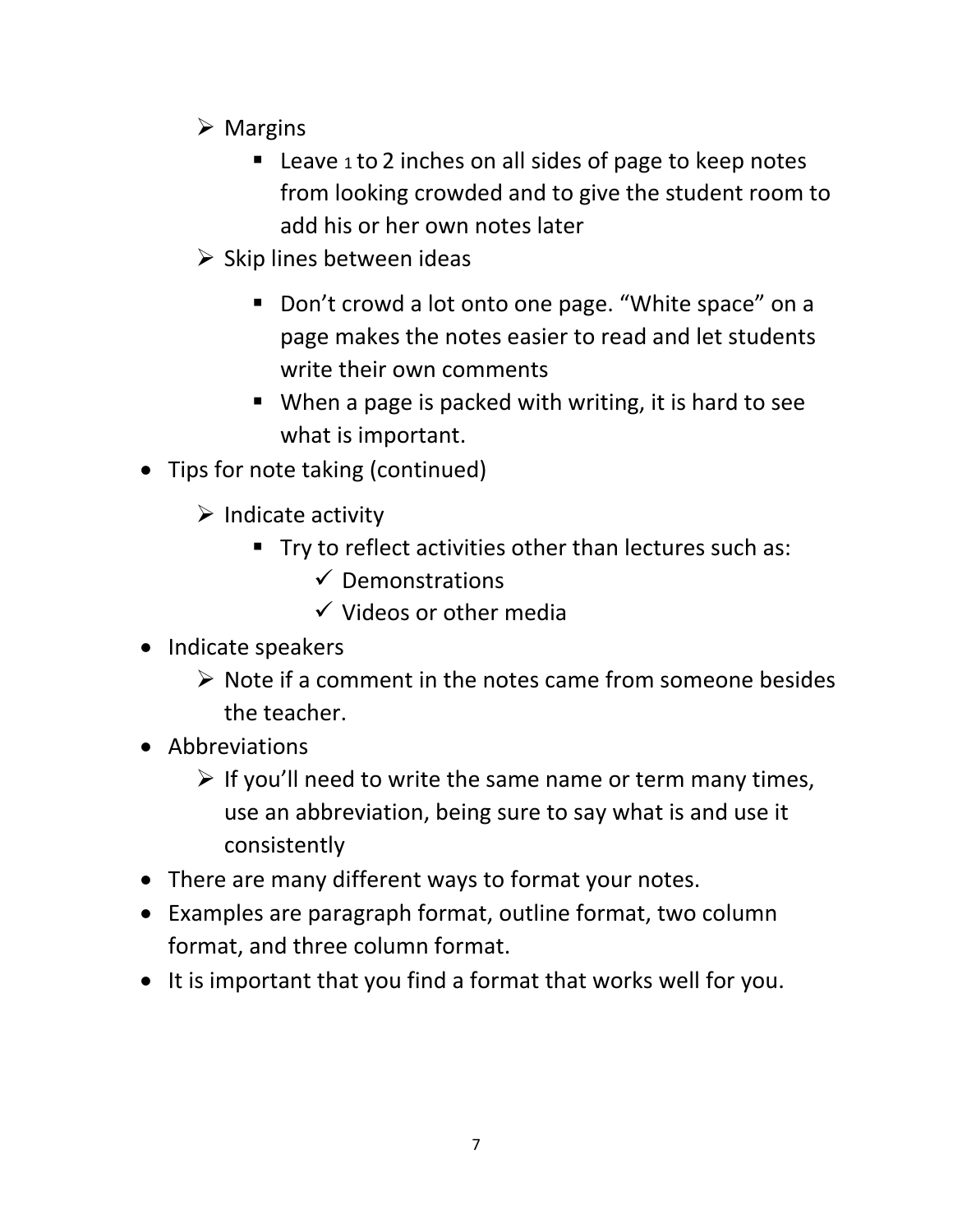## **Text/paragraph format**

- Includes complete sentences
- Each sentence expresses a complete thought
- Space between each paragraph

## **Outline**

- Relies on a strong structure
- Use Roman numerals, capital letters, numbers and lower case letter to label each level.
- Roman numerals (I, IV, etc.) denote *major topics*
- Capital letters denote *key information*
- Numbers denote *specific information*
- Lowercase letters denote *details*
- Use short phrases and single words

## **Two-column format**

- Use dividing line for larger column and smaller column
- The larger column is used for basic notes and details
- The smaller column is used for key information
- This format uses key information and short phrases.

## **Three-column format**

- This format is similar to the two-column format, except that there is a third column for your own notes
- The first column should be about 2" and include key concepts
- The second column should be about 4" and include detailed notes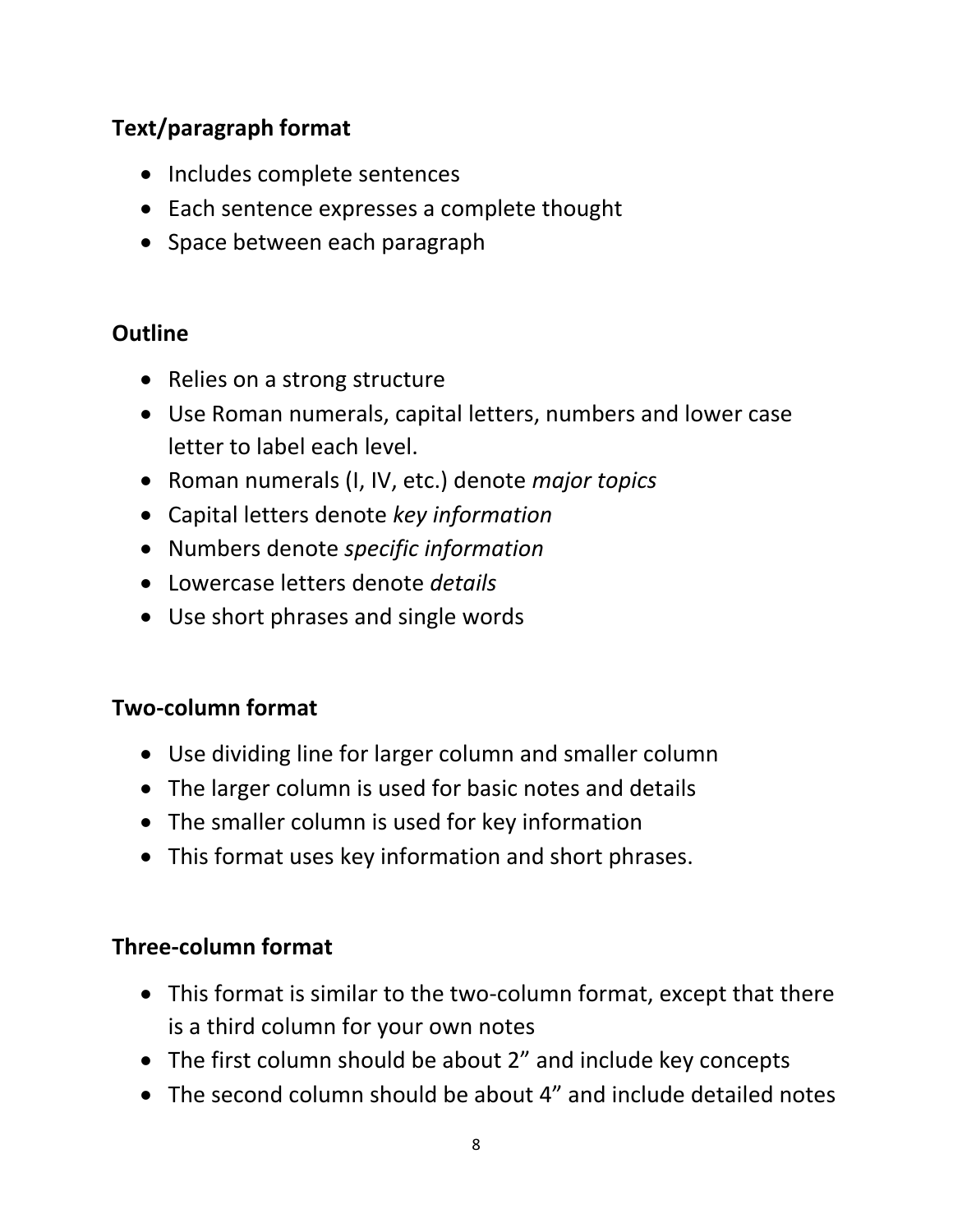The third column should be about 1" and include questions or reminders.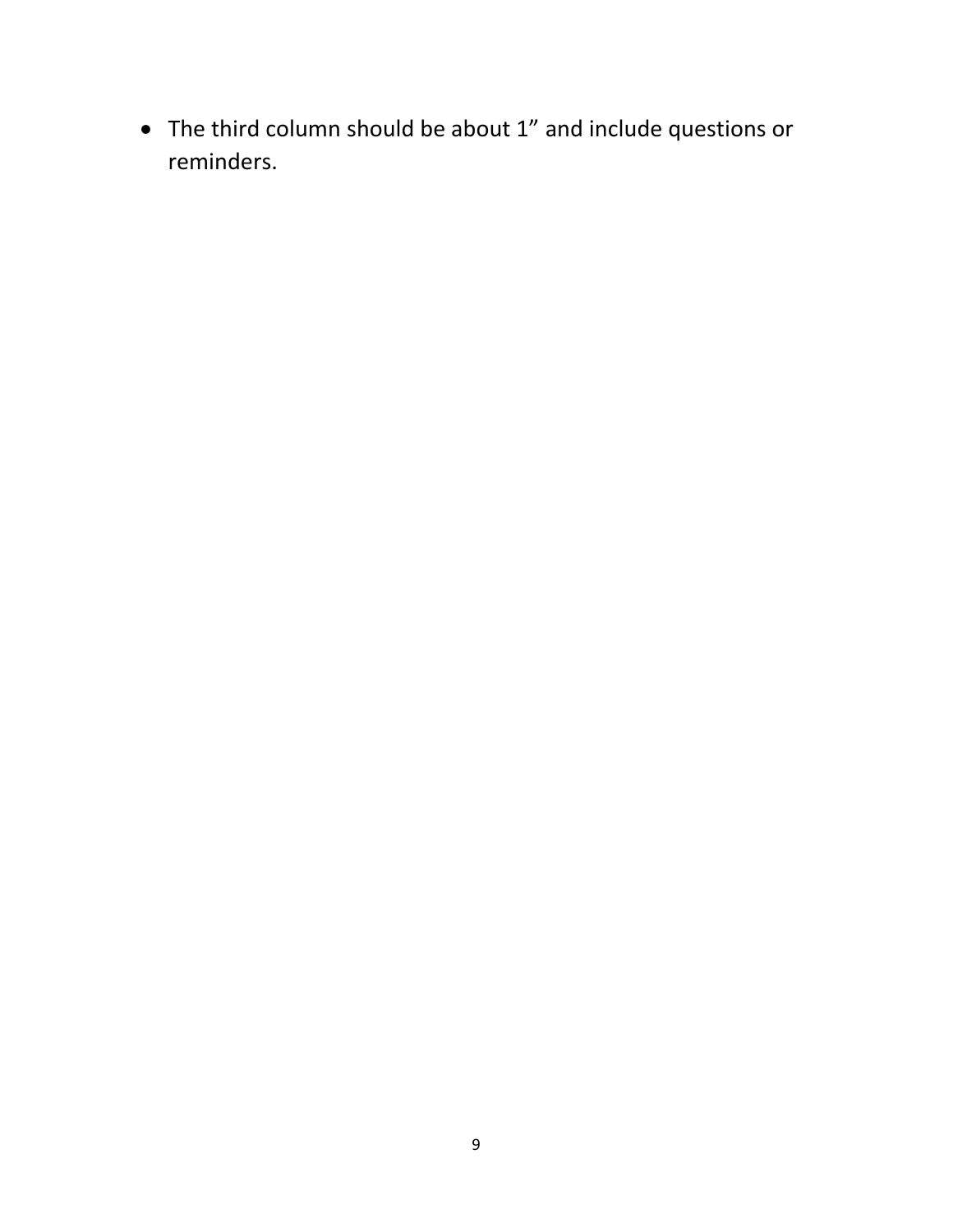#### PART III: WHAT DO I DO NEXT?

- Now that we've learned what note taking is and how to take good notes, it is time to take the next steps:
	- $\triangleright$  Log into the DSOS at <https://andes.accessiblelearning.com/CSUOhio/Login.aspx> to request classes to take notes.
	- Make sure your Disability Services Online System (DSOS) account is updated.
		- $\checkmark$  This is important because this information is how we contact you for assignments and to arrange compensation!
	- $\triangleright$  Check your campus email regularly or have it forwarded to a personal e-mail you check regularly. You will be notified of notetaking assignments and important reminders through campus e-mail.